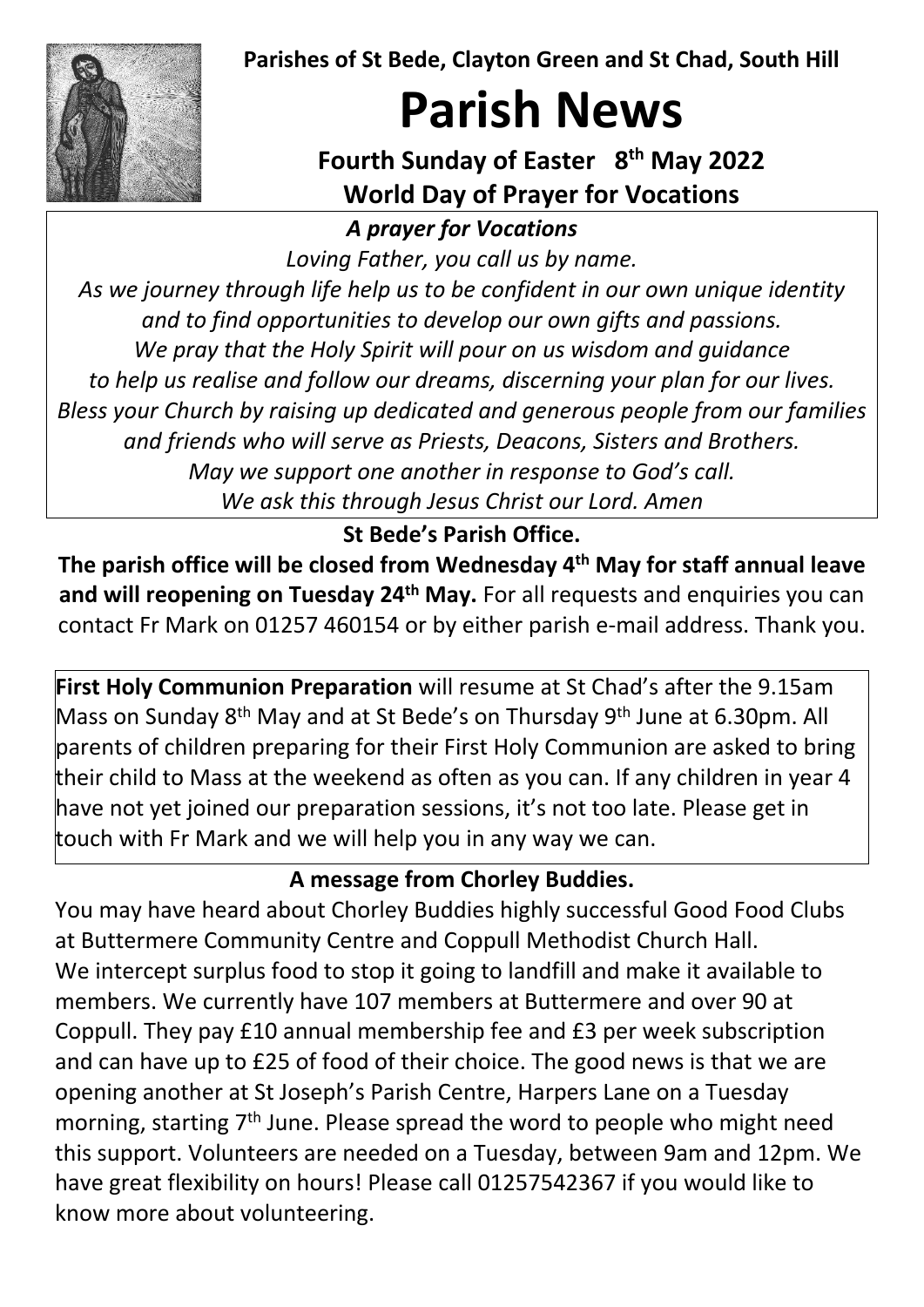*We hope that our parishes will be able to support an all-Chorley parishes Alpha and linked RCIA course initiative, starting in September this year. The Alpha Course is an intro to Christianity designed for people who do not go to church but perhaps are searching for answers to life's big questions. It is also suitable for those who have stopped practising their faith but are also searching. The Rite of Christian Initiation of Adults (RCIA) is for those who wish to take their interest further and, perhaps, become Catholics. Each Parish is asked to nominate one or two parishioners to join the Alpha team. The plan would be that they would accompany any current or prospective members of their Parish through both the Alpha and RCIA process. Training and support will be provided, and to be successful you don't need to have any qualifications, just a love of your own faith and an ability to make guests feel welcomed and respected, and a willingness to work in a team! Follow this link for an explanation of how Alpha works,<https://player.vimeo.com/video/214170130>*

*Please let Fr Mark know if you are interested or need more information or email The Chorley Network of Catholic Laity on [cnocl@hotmail.com'](mailto:cnocl@hotmail.com). Thank you.* 

**Brownedge Christians Together Foodbank:** The volunteers and recipients thank you for all your support, for your food donations and monetary contributions. Your efforts help us to support 51 households every week. Due to an increase in demand, we are now looking to recruit more volunteers. If you have an hour to spare and would like to join our team, we are in need of bag packers, drivers and some secretarial support. Thank you. Tel: 07762905978 or Email: [foodbankbct@gmail.com](mailto:foodbankbct@gmail.com) 

#### **Food left at the back of St Chad's goes to support Chorley Help the Homeless. Food left at the back of St Bede's goes to Brownedge Foodbank.**

**Mass Intentions.** If you would like a Mass to be offered for someone, living or dead, or for an intention close to your heart, please let us know. You can use one of the Mass offering envelopes at the back of Church. We will do our best to offer the Mass as close as we can to any date requested. Please make requests for a particular date in good time. Donations included with Mass offerings have been a great support to the finances of our parishes in the past, but we are not receiving very many requests at the moment. If you use our parish gift aid envelopes you can write your envelope number with your donation and your parish can claim the gift aid on anything you have given. Thank you.

**We are hoping to start "Little Church" again at St Chad's.** If you would like to help our children learn more about their faith, please get in touch. You will work as part of a team and will only have to help once a month. Volunteers need to have a parish DBS check. Please let Fr Mark know if you are able to help.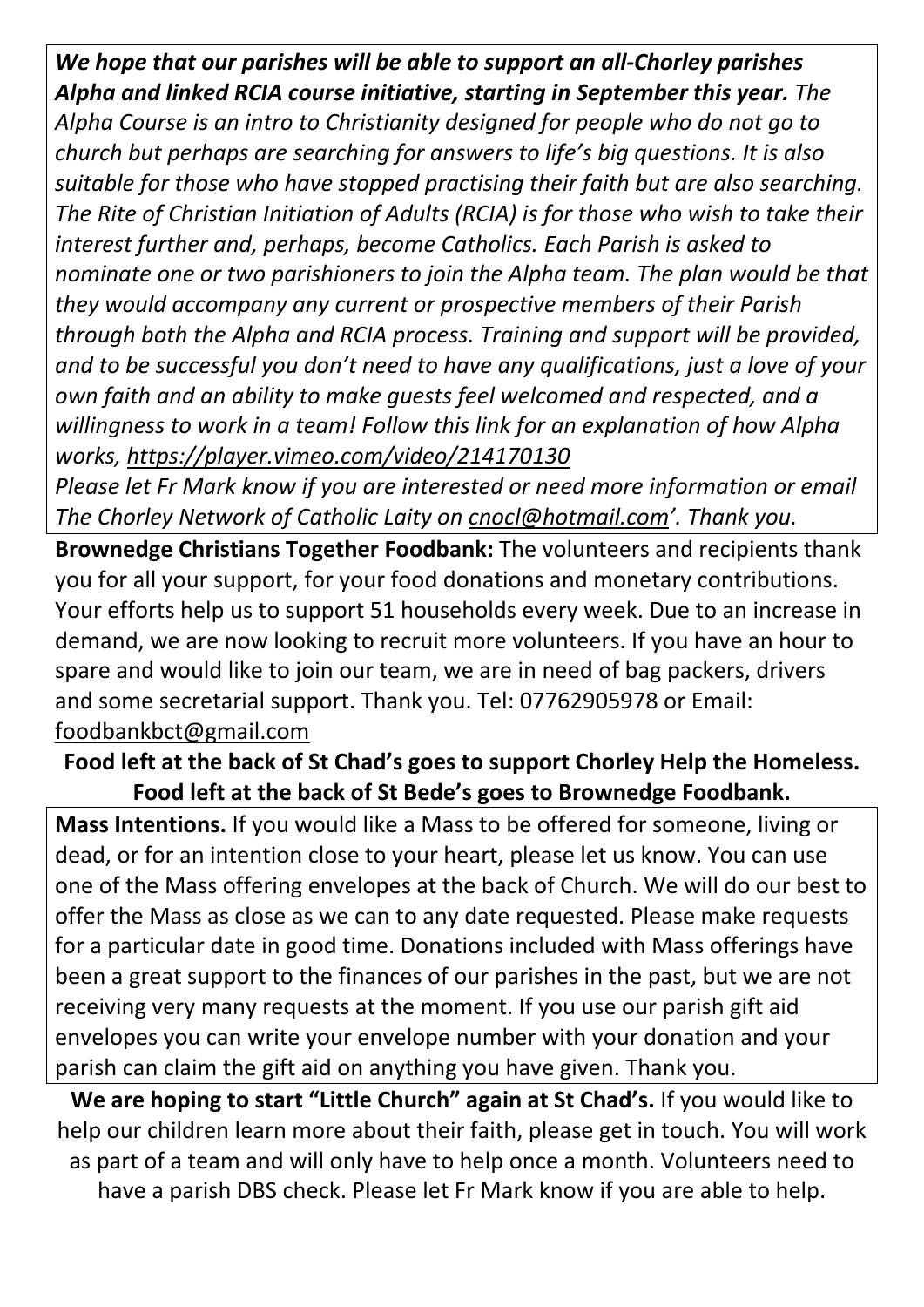If anyone would like to volunteer to be part of our **Little Church team at St Bede's** please get in touch. A few more people to help would be very welcome. Thank you.

**CHORLEY AND PRESTON HOSPITALS**: Please contact St Joseph's Chorley 01257 262713 if any member of your family is admitted into Chorley Hospital and needs a visit or ask the ward staff to call the Chaplain on his bleep/phone. For the chaplaincy service at Royal Preston Hospital please ring 01772 522435. For the chaplaincy service at Wigan Infirmary call 01942 822324.

We are hoping to put a rota together for Special Ministers of Holy Communion at St Bede's for the weekend Masses. If you have been commissioned as a Special Minister and would like to go on the rota, please let Fr Mark know. Thank you.

**If any of our Special Ministers of Holy Communion** are able to take Holy Communion to one of the Nursing homes in St Bede's parish, please let us know. We need a few more people to volunteer. Thank you.

**Holy Communion at Home.** If any of our parishioners are not able to attend Mass, please let us know. It may be possible to arrange for you to receive Holy Communion at home each week. Please ring Fr Mark on 01257 460154 if you would like to request Holy Communion at home.



**The Sacrament of Reconciliation** is always available in our parishes. We aren't able to use the confessionals in church yet but please let Fr Mark know and we can arrange to meet at either church for you to make your confession if you wish.

# **Updated Covid-19 regulations in Church**

Face-coverings are now optional for people who attend a service in church. Hand sanitiser is still available for those who wish to use it on entering the building. The priest/deacon or extraordinary minister should still cleanse their hands prior to beginning distribution (and after). A face–covering should still be worn when distributing Holy Communion. Communion under both kinds is not to be offered yet (We will continue to review this.)

*At St Bede's and at St Chad's we still encourage people to wear face-coverings at weekend Masses but this is now optional. People should not be challenged if they choose not to wear one. We no longer expect people to wear facecoverings for baptisms, weddings, funerals, and at weekday Masses. Please respect that some people may not feel comfortable in gatherings in public spaces and would feel safer if you observe social distancing or wear a facecovering. Thank you.*